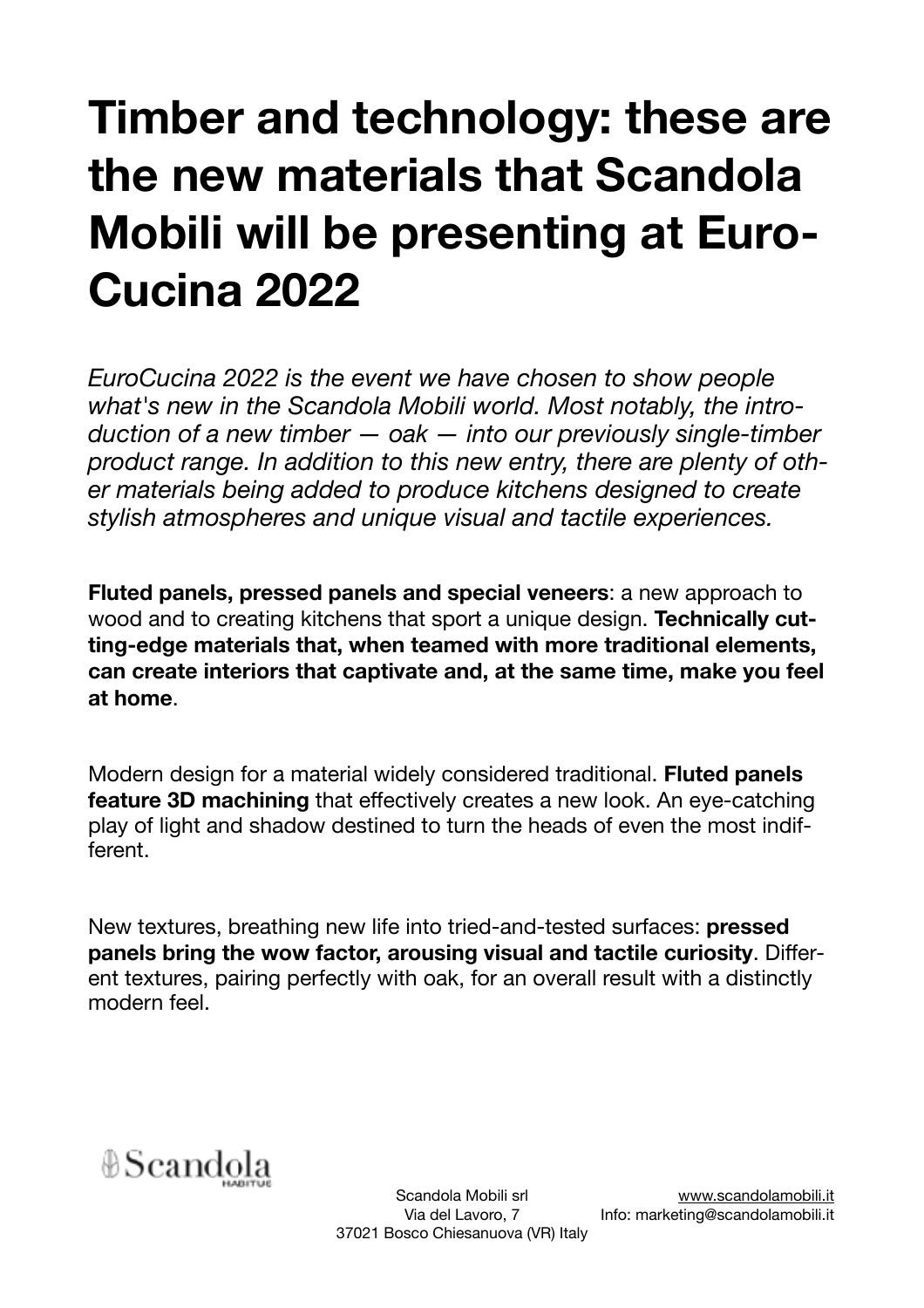But perhaps the most striking new development is the **introduction of special veneers, featuring unique colours, achieved with an age-old process, with no coatings or colouring agents**. The distinctive colour of the resulting veneers actually comes from a **timber smoking process**, which **exploits the presence of the tannins naturally found in its fibres**. This is a technique that dates back centuries, the product of an accidental discovery made in England after it was noticed that wood darkened quickly in contact with the ammonia fumes produced by horses. And so timber smoking gained increasing popularity among woodcraftsmen and the technique spread across the whole of Europe.

**Today, smoking with ammonia salts is done in just a handful of facilities with strict controls in place** to meet the most severe selection and safety standards. **The wood is placed in an airtight autoclave, where it stays for 2-3 weeks in contact with ammonia salts heated to a temperature of 60°-70°**. **As they react with the wood's tannins, the ammonia fumes trigger reactions that give the wood its darker colour, not just on the surface, but deep down**. The wood actually undergoes an internal mutation and the grain becomes more evident, boosting the material's appeal.

Smoking **changes the timber deep down, not just on the surface**. In the case of Oak, smoking **turns its characteristic straw-yellow hue a warm hazelnut colour, which can ultimately go a dark brown with intense black graining**. It all depends on the concentration of tannins in the original wood and how long it is left in the autoclave.

Oak is the timber that brings together all the materials presented thus far. Oak is the **real hero of the many new offerings being presented by Scandola Mobili at EuroCucina 2022**.

Belonging to the Fagaceae family, oak is a **long-lived tree that can reach an impressive 300 years of age**. It has a **distinctive grain and is a yellow-**